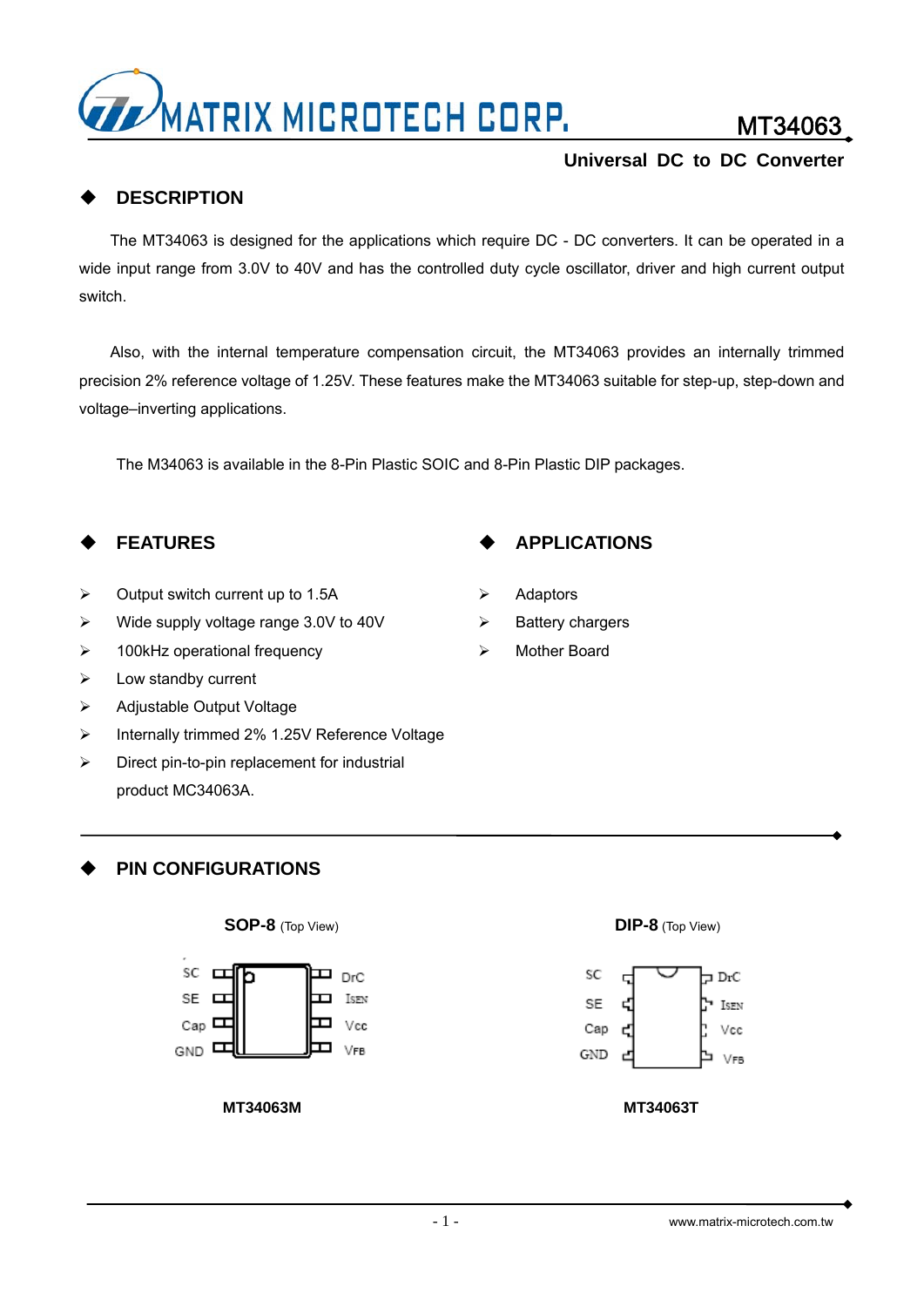

# **BLOCK DIAGRAM**



# **ABSOLUTE MAXIMUM RATINGS**

| <b>Parameter</b>                       | Symbol                    | <b>Maximum</b> | <b>Unit</b>        |
|----------------------------------------|---------------------------|----------------|--------------------|
| Supply voltage                         | $V_{\rm CC}$              | 40             |                    |
| Thermal resistance junction to ambient |                           |                |                    |
| SOP-8                                  |                           | 150            | $\rm ^{\circ}$ C/W |
| DIP-8                                  | $\Theta_{JA}$             | 95             | $^{\circ}$ C/W     |
| Junction temperature                   | T.                        | 150            | $^{\circ}C$        |
| Storage temperature range              | $\mathsf{T}_{\text{STG}}$ | $-65$ to 150   | $^{\circ}C$        |
| Operating temperature                  | l <sub>OPR</sub>          | 0 to 70        | $^{\circ}C$        |

Note:

Exceeding these ratings could cause damage to the device. All voltages are with respect to Ground. Currents are positive into, negative out of the specified terminal.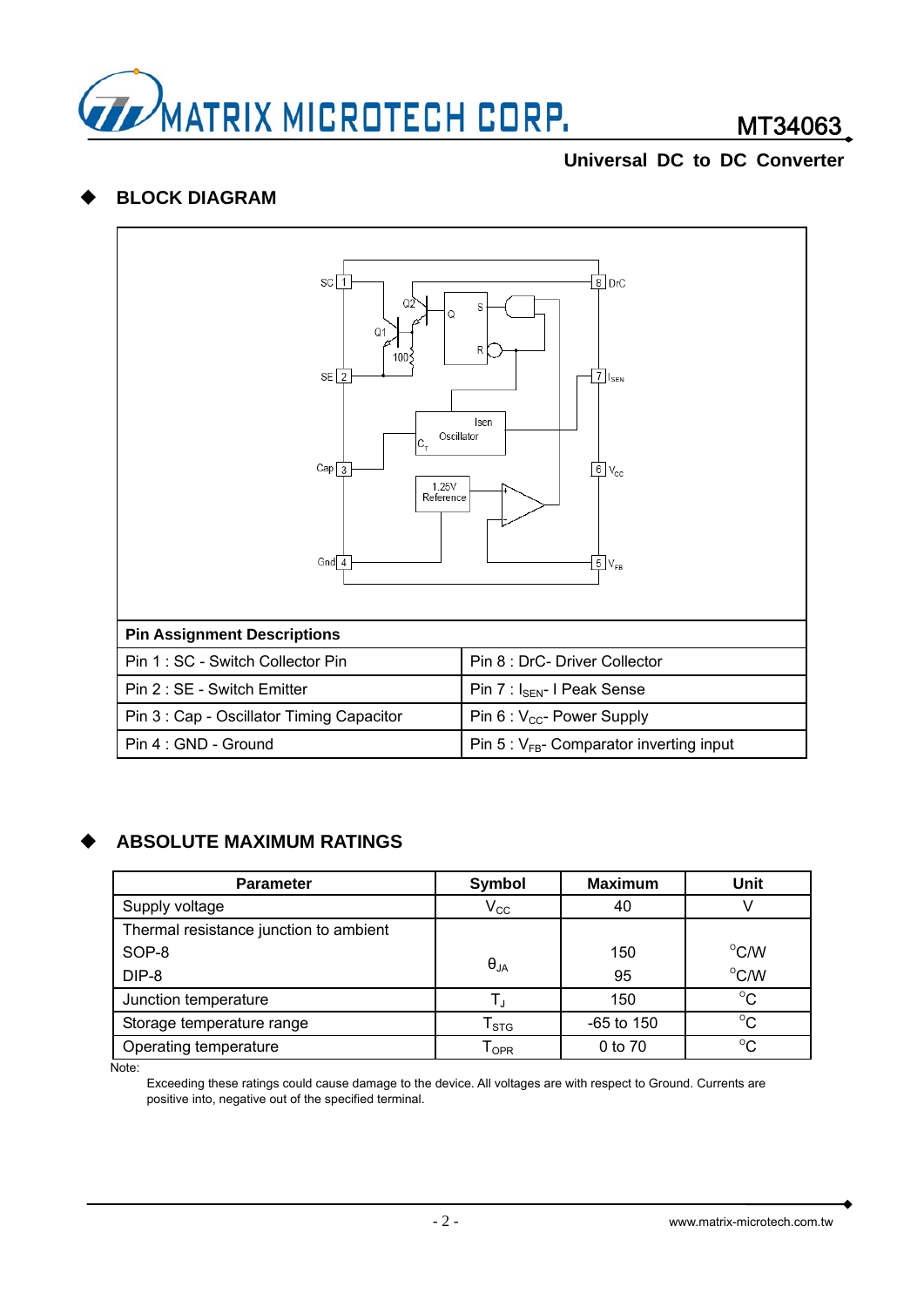

# **ORDERING INFORMATION**

| <b>Device</b> |   | Package | $T_A (^\circ C)$ | <b>Note</b> |
|---------------|---|---------|------------------|-------------|
| MT34063M      | М | SOP-8   | 0 to 70          |             |
| MT34063T      |   | DIP-8   | 0 to 70          |             |

# **POWER DISSIPATION TABLE**

| Package $\Big \stackrel{\theta_{\sf JA}}{\left({}^{\circ}\mathsf{C}\,/\mathsf{W}\,\right)}\Big $ |     | Df( $mW/^{\circ}C$ )<br>$T_A \geq 25^{\circ}C$ | $T_A \leq 25^{\circ}$ C | $T_A = 70^{\circ}C$ | $T_A = 85^{\circ}C$<br>  Power rating(mW)   Power rating(mW)   Power rating (mW) |
|--------------------------------------------------------------------------------------------------|-----|------------------------------------------------|-------------------------|---------------------|----------------------------------------------------------------------------------|
| M                                                                                                | 150 | 6.06                                           | 833                     | 533.3               | 433.3                                                                            |
|                                                                                                  | 95  | 10.53                                          | 1316                    | 842                 | 684                                                                              |

Note :

1. Exceeding the maximum allowable power dissipation will result in excessive die temperature, and the regulator will go into thermal shutdown

2. Tj: Junction Temperature Calculation:

 $T_J = T_A + (P_D \times \theta_{JA}),$ 

The  $\theta_{JA}$  numbers are guidelines for the thermal performance of the device/PC-board system

All of the above assume no ambient airflow

3.  $\theta_{\text{Ja}}$ : Thermal Resistance-Junction to Ambient, D<sub>F</sub>: Derating factor, P<sub>O</sub>: Power consumption.

# **RECOMMENDED OPERATING CONDITIONS**

 $V_{CC}$  = 5.0 V,  $T_A$  =  $T_{LOW}$  to  $T_{HIGH}$  unless otherwise specified

| <b>Parameter</b>                                |                         | <b>Operating Conditions</b> |      |             |      |  |
|-------------------------------------------------|-------------------------|-----------------------------|------|-------------|------|--|
|                                                 | <b>Symbol</b>           | Min.                        | Typ. | Max.        | Unit |  |
| <b>Comparator Input Voltage</b>                 | $V_{FB}$                | $-0.3$ to $+40$             |      | v           |      |  |
| <b>Switch Collector Voltage</b>                 | $V_{C(switch)}$         |                             |      | 40          | v    |  |
| Switch Emitter Voltage (V <sub>Pin1</sub> =40V) | $V_{E(\text{switch})}$  |                             |      | 40          | v    |  |
| Switch Collector to Emitter Voltage             | $V_{CE(switch)}$        |                             |      | 40          | v    |  |
| <b>Driver Collector Voltage</b>                 | $V_{C(driver)}$         |                             |      | 40          | V    |  |
| Driver Collector Current (Note 1)               | $I_{C(driver)}$         |                             |      | 100         | mA   |  |
| <b>Switch Current</b>                           | <b>I</b> <sub>SW</sub>  |                             |      | 1.5         | A    |  |
| Timing Capacitor (connected to Cap pin)         | $C_T$                   |                             | 1    |             | nF   |  |
| <b>Operating Ambient Temperature Range</b>      | $\mathsf{T}_\mathsf{A}$ | 0 to $+70$                  |      | $^{\circ}C$ |      |  |

Note 1: Maximum package power dissipation limits must be observed.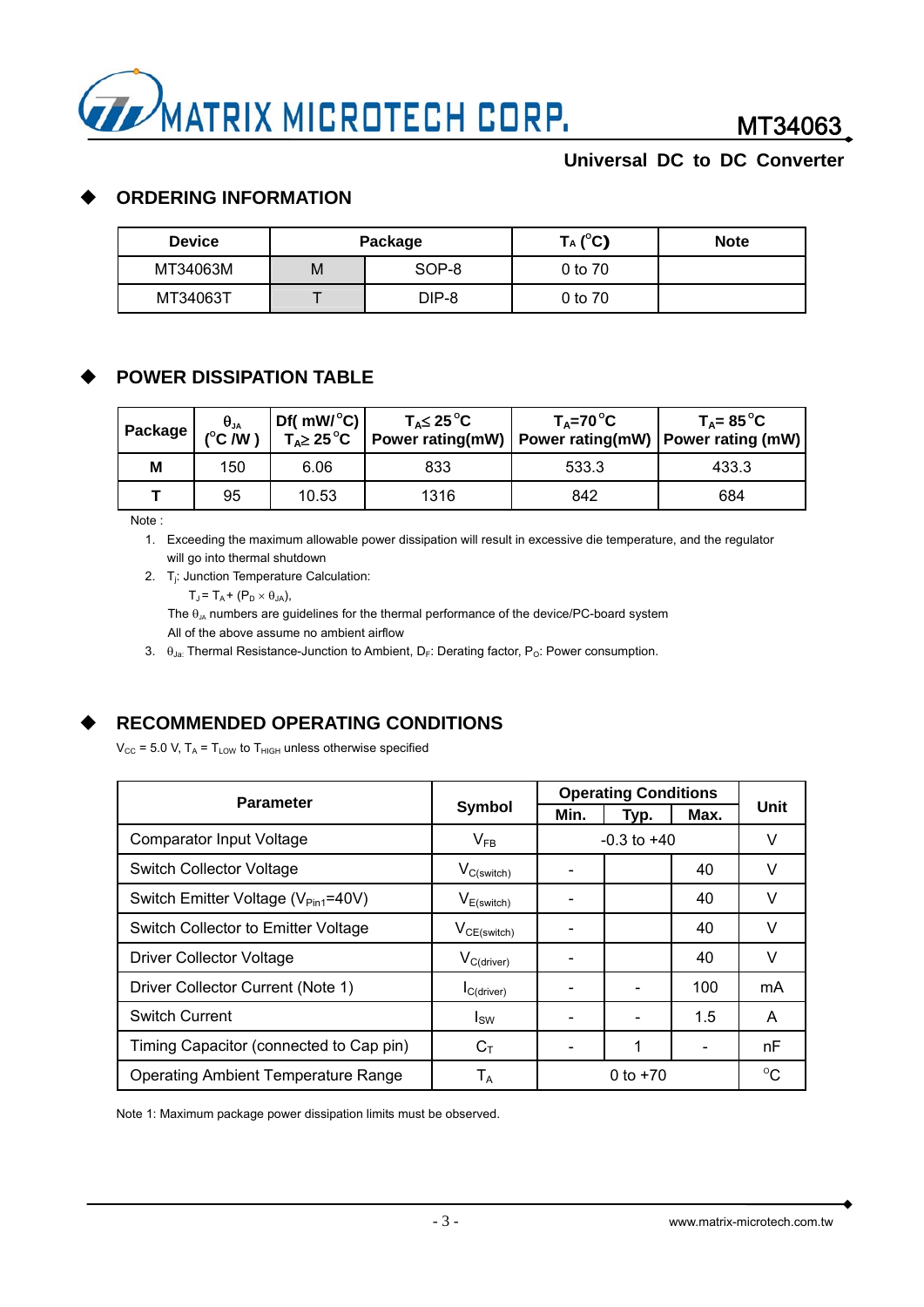

# **ELECTRICAL CHARACTERISTICS**

 $V_{\text{cc}}$  = 5.0 V, T<sub>A</sub> = T<sub>low</sub> to T<sub>high</sub> unless otherwise specified

| <b>Parameter</b>                                    | <b>Symbol</b>                      | <b>Test Conditions</b>                                                                  |                              | <b>Typ</b>     | Max.   | Unit       |
|-----------------------------------------------------|------------------------------------|-----------------------------------------------------------------------------------------|------------------------------|----------------|--------|------------|
| <b>OSCILLATOR</b>                                   |                                    |                                                                                         |                              |                |        |            |
| Frequency                                           | $f_{\rm osc}$                      | $V_{\text{Pin5}}$ = 0 V, C <sub>T</sub> = 1.0nF, T <sub>A</sub> = 25 <sup>o</sup> C     | 24                           | 33             | 45     | <b>KHz</b> |
| <b>Charge Current</b>                               | $I_{chg}$                          | $V_{CC}$ = 5.0 V to 40 V, T <sub>A</sub> = 25°C                                         | 24                           | 35             | 45     | $\mu$ A    |
| Discharge Current                                   | $I_{\text{dischg}}$                | $V_{\text{CC}}$ = 5.0 V to 40 V, T <sub>A</sub> = 25°C                                  |                              | 220            | 290    | μA         |
| Discharge to Charge Current Ratio                   | $I_{\text{dischg}}/I_{\text{chg}}$ | Pin 7 to $V_{CC}$ , T <sub>A</sub> = 25°C                                               | 5.2                          | 6.5            | 7.5    |            |
| <b>Current Limit Sense Voltage</b>                  | $V_{\text{sense}}$                 | $I_{\text{chg}} = I_{\text{dischg}}$ , $T_A = 25^{\circ}C$                              | 250                          | 300            | 350    | mV         |
| <b>OUTPUT SWITCH</b>                                |                                    |                                                                                         |                              |                |        |            |
| Saturation Voltage,<br><b>Darlington Connection</b> | $V_{CE(sat)}$                      | $ISW = 0.8$ A, Pins 1, 8 connected                                                      | $\frac{1}{2}$                | 1.0            | 1.3    | V          |
| <b>Saturation Voltage</b>                           | $V_{CE(sat)}$                      | $I_{SW}$ = 1.0 A, R <sub>pin 8</sub> = 82 Ω to V <sub>CC</sub> ,<br>Forced $\beta$ = 20 | $\overline{a}$               | 0.45           | 0.7    | V          |
| <b>DC Current Gain</b>                              | $h_{FE}$                           | $I_{SW}$ = 1.0 A, $V_{CE}$ = 5.0 V, T <sub>A</sub> = 25°C                               | 50                           | 75             |        |            |
| <b>Collector Off-State Current</b>                  | $I_{C(off)}$                       | $V_{CE}$ = 40 V                                                                         | $\blacksquare$               | 0.01           | 100    | μA         |
| <b>COMPARATOR</b>                                   |                                    |                                                                                         |                              |                |        |            |
|                                                     | $V_{th}$                           | $T_A = 25^{\circ}$ C                                                                    | 1.225                        | 1.25           | 1.275  |            |
| <b>Threshold Voltage</b>                            |                                    | $T_A = 0^\circ C$ to 70 $^\circ C$                                                      | 1.21                         | $\blacksquare$ | 1.29   | V          |
| <b>Threshold Voltage Line Regulation</b>            | Regline                            | $V_{\text{CC}}$ = 3.0 V to 40 V                                                         | $\qquad \qquad \blacksquare$ | 1.4            | 5.0    | mV         |
| Input Bias Current                                  | $I_{IB}$                           | $V_{FB} = 0 V$                                                                          |                              | $-20$          | $-400$ | nA         |
| <b>TOTAL DEVICE</b>                                 |                                    |                                                                                         |                              |                |        |            |
|                                                     | $I_{\rm CC}$                       | $V_{CC}$ = 5.0 V to 40 V,                                                               |                              |                |        |            |
|                                                     |                                    | $C_T$ = 1.0nF, Pin 7 = $V_{CC}$ ,                                                       |                              |                |        | mA         |
| Supply current                                      |                                    | $V_{FB}$ > $V_{th}$ , Pin 2= GND,                                                       |                              |                | 4.0    |            |
|                                                     |                                    | remaining pins open                                                                     |                              |                |        |            |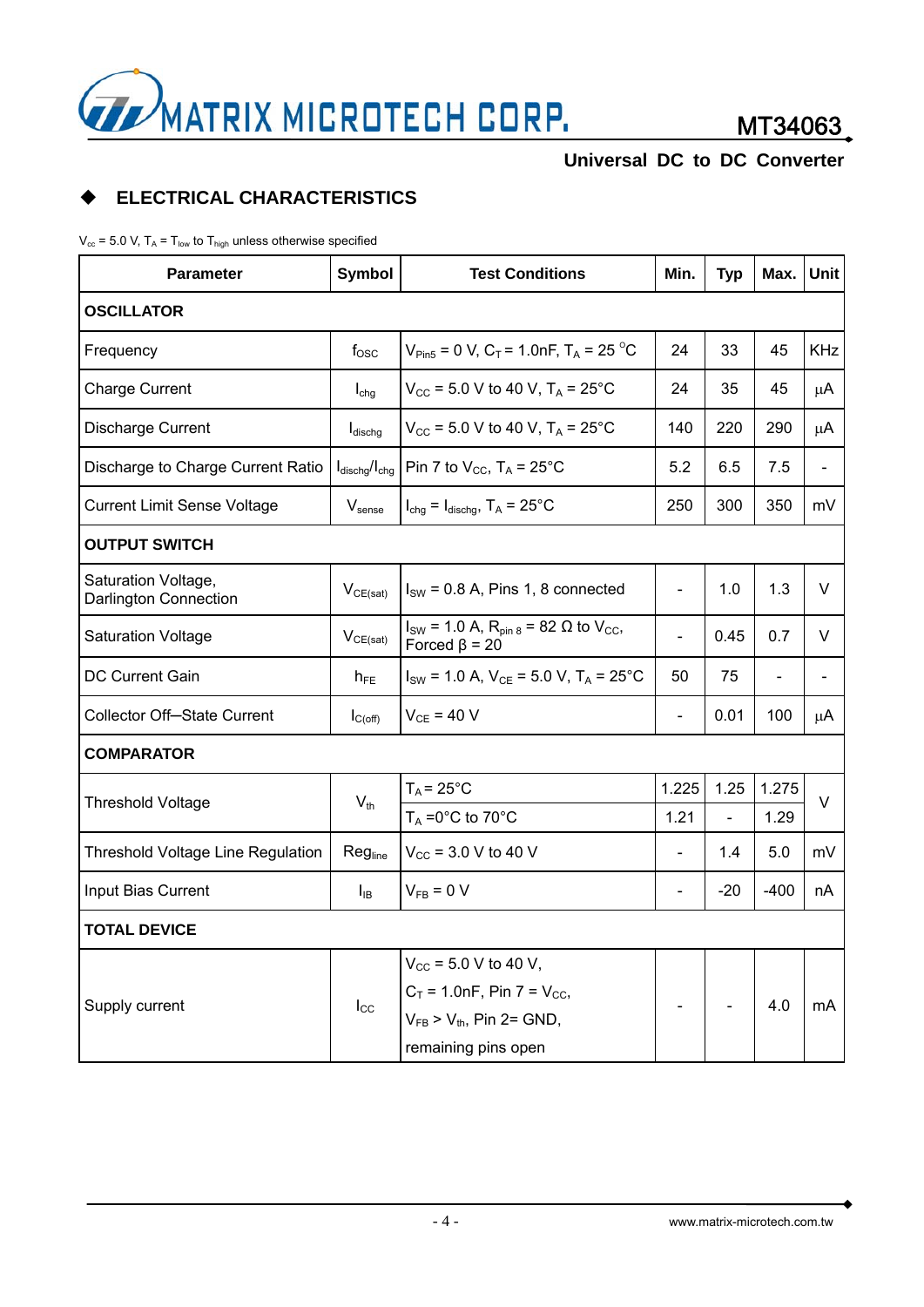

# **TYPICAL APPLICATIONS**

**Universal DC to DC Converter**

**Figure1. Step-Up Converter Application Circuit** 



Figure2. External Current boost Connections for I<sub>c</sub> Peak Greater than 1.5A

**2.a External NPN Switch 2.b External NPN Saturated Switch**



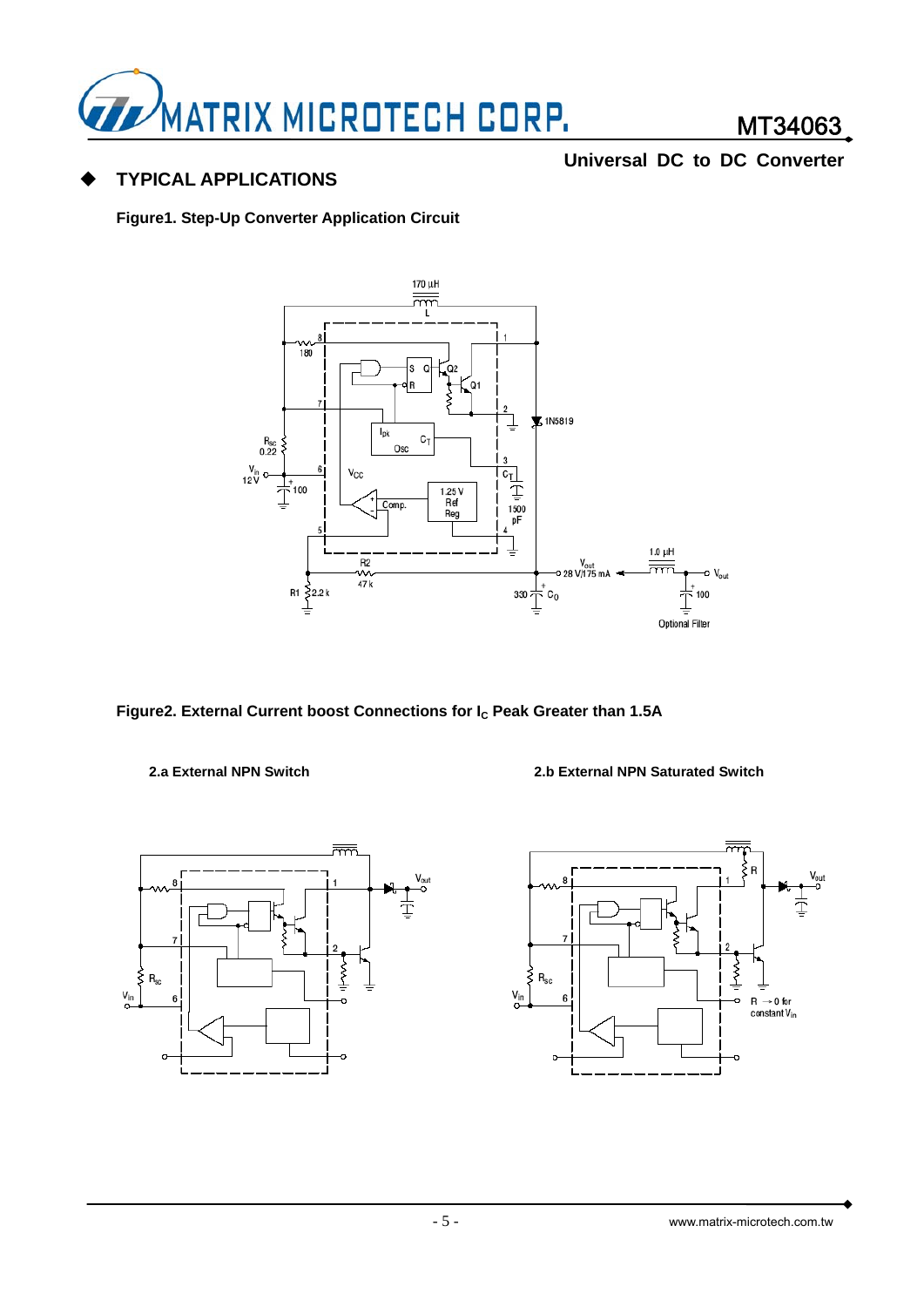

### **Figure3. Step-Down Converter Application Circuit**



Figure4. External Current Boost Connections for I<sub>C</sub> Peak Greater than 1.5 A





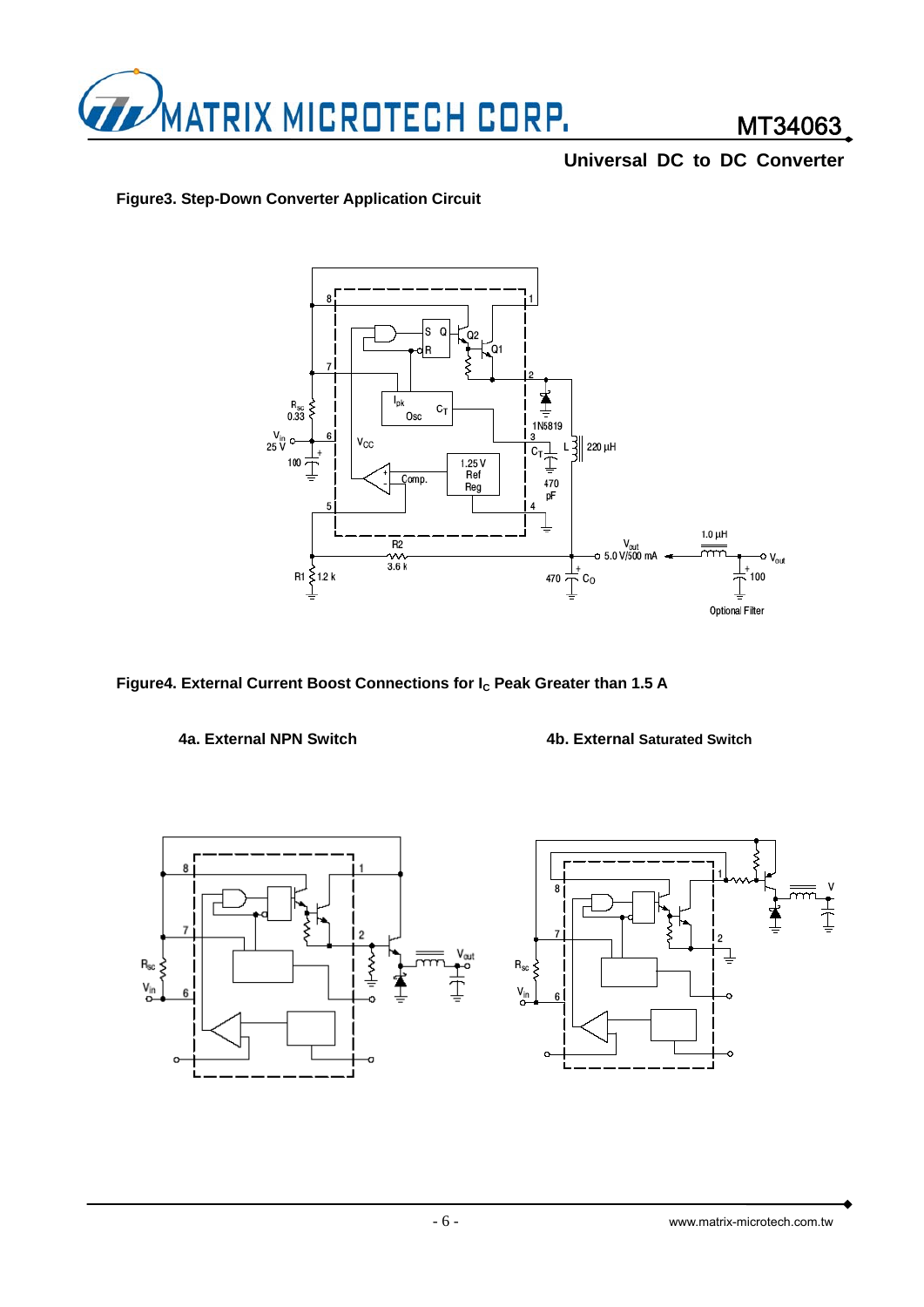

### **Figure5. Voltage Inverting Converter**



Figure6. External Current Boost Connections for I<sub>c</sub> Peak Greater than 1.5 A



### **6a. External NPN Switch 6b. External NPN Saturated Switch**

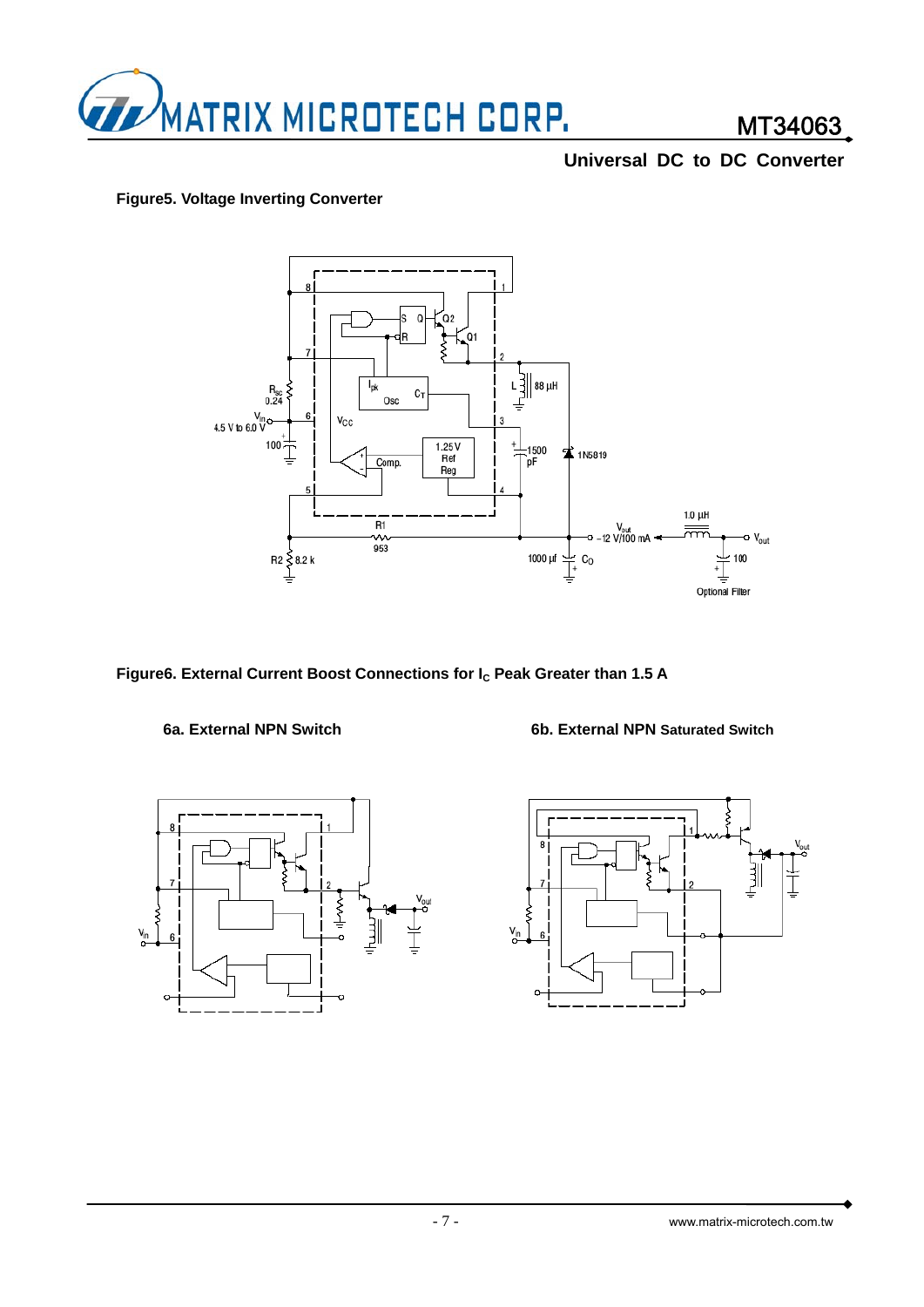

# **TYPICAL DESIGN REFERENCE TABLE**

| Calculation                    | Step-Up                                                         | Step-Down                                                       | Voltage Inverting                                               |
|--------------------------------|-----------------------------------------------------------------|-----------------------------------------------------------------|-----------------------------------------------------------------|
| $t_{on}$ / $t_{off}$           | Vout + VF - Vin(min)<br>Vin(min) - Vsat                         | Vout +<br>VF<br>Vin(min) - Vsat - Vout                          | Vout<br>$+$ VF<br>Vin - Vsat                                    |
| $t_{on} + t_{off}$             | $\frac{1}{f}$                                                   | $\frac{1}{f}$                                                   | $\frac{1}{f}$                                                   |
| $t_{\text{off}}$               | $\frac{\text{ton} + \text{toff}}{\text{ton} / \text{toff} + 1}$ | $\frac{\text{ton} + \text{toff}}{\text{ton} / \text{toff} + 1}$ | $\frac{\text{ton} + \text{toff}}{\text{ton} / \text{toff} + 1}$ |
| $t_{on}$                       | $(t_{on} + t_{off}) - t_{off}$                                  | $(t_{on} + t_{off}) - t_{off}$                                  | $(t_{on} + t_{off}) - t_{off}$                                  |
| $C_T$                          | 4.0 x 10 <sup>-5</sup> t <sub>on</sub>                          | 4.0 x 10 <sup>-5</sup> t <sub>on</sub>                          | 4.0 x 10 <sup>-5</sup> t <sub>on</sub>                          |
| $I_{\text{pk}(\text{switch})}$ | $2I_{\text{out(max)}}(t_{\text{on}}/t_{\text{off}}+1)$          | $2I_{\text{out(max)}}$                                          | $2I_{\text{out(max)}}(t_{\text{on}}/t_{\text{off}}+1)$          |
| $R_{SC}$                       | $0.3$ / $I_{pk(switch)}$                                        | $0.3$ / $I_{pk(switch)}$                                        | $0.3$ / $I_{pk(switch)}$                                        |
| $L_{(min)}$                    | $\frac{(V(min) - V(sat)}{lpk(switch)}$ $t_{on(max)}$            | $\frac{(V(min) - V(sat) - Vout)}{lpk(switch)}$ $t_{on(max)}$    | $\frac{(V(min) - V(sat)}{lpk(switch)}$ $t_{on(max)}$            |
| $C_{\rm O}$                    | $\frac{$ lout ton<br>V ripple(pp)<br>9                          | $lpk(sub)$ (ton + toff)<br>8V ripple(pp)                        | $9 \frac{$ lout ton                                             |

 $V_F$ : Forward Voltage drop of the output rectifier

V<sub>sat</sub>: Saturation voltage of the output switch.

### **The following power supply characteristics must be chosen:**

- Vin Nominal input voltage
- $V_{\text{out}}$  Desired output voltage,  $|V_{\text{out}}|$  = 1.25(1 + R1/R2)
- I<sub>out</sub> Desired output current.
- $f_{min}$  Minimum desired output switching frequency at the selected values of  $V_{in}$  and  $I_{O}$

 $V_{\text{ripole(pp)}}$  – Desired peak – to – peak output ripple voltage.

### **Application concerns:**

To get the best regulation performance, Low ESR capacitors at  $V_{\text{out}}$  are suggested.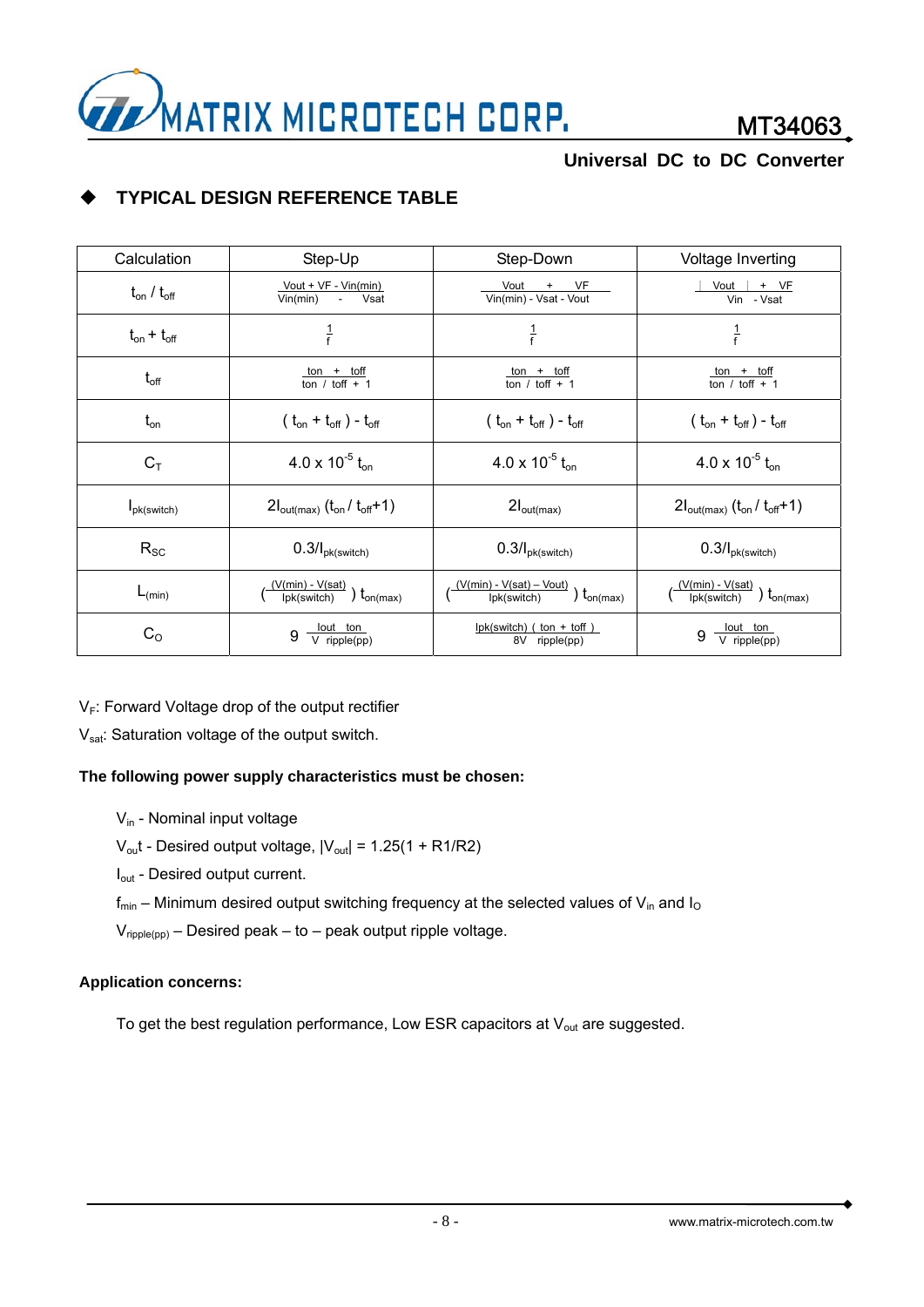

# MT34063

### **Universal DC to DC Converter**

# **TYPICAL PERFORMANCE CHARACTERISTICS**



Figure 1. Output Switch On-Off time Oscillator Timing



Figure 3. Emitter Follower Configuration Output Saturation





Figure 5. Current Limit Sense Voltage versus Temperature



Figure 2. Timing Capacitor Waeform





Saturation Voltage versus Collector Current



Figure 6. Standby supply Current versus supply Voltage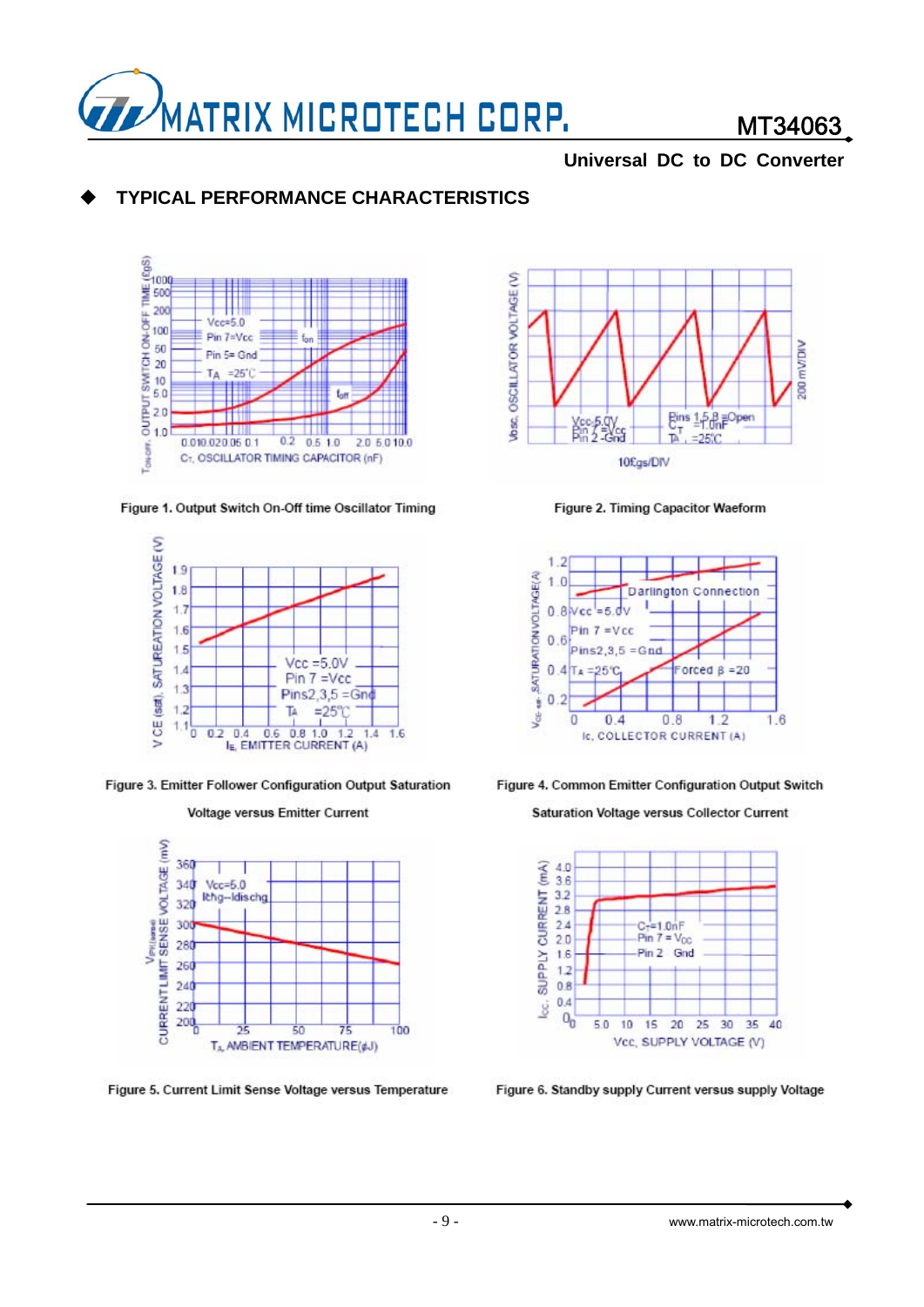

# MT34063

### **Universal DC to DC Converter**

# **CHARACTERIZATION CURVES**



### SE pin (PIN # 2)waveform on 5V step down converter



Cap pin (PIN #3)waveform







Cap pin (PIN #3)waveform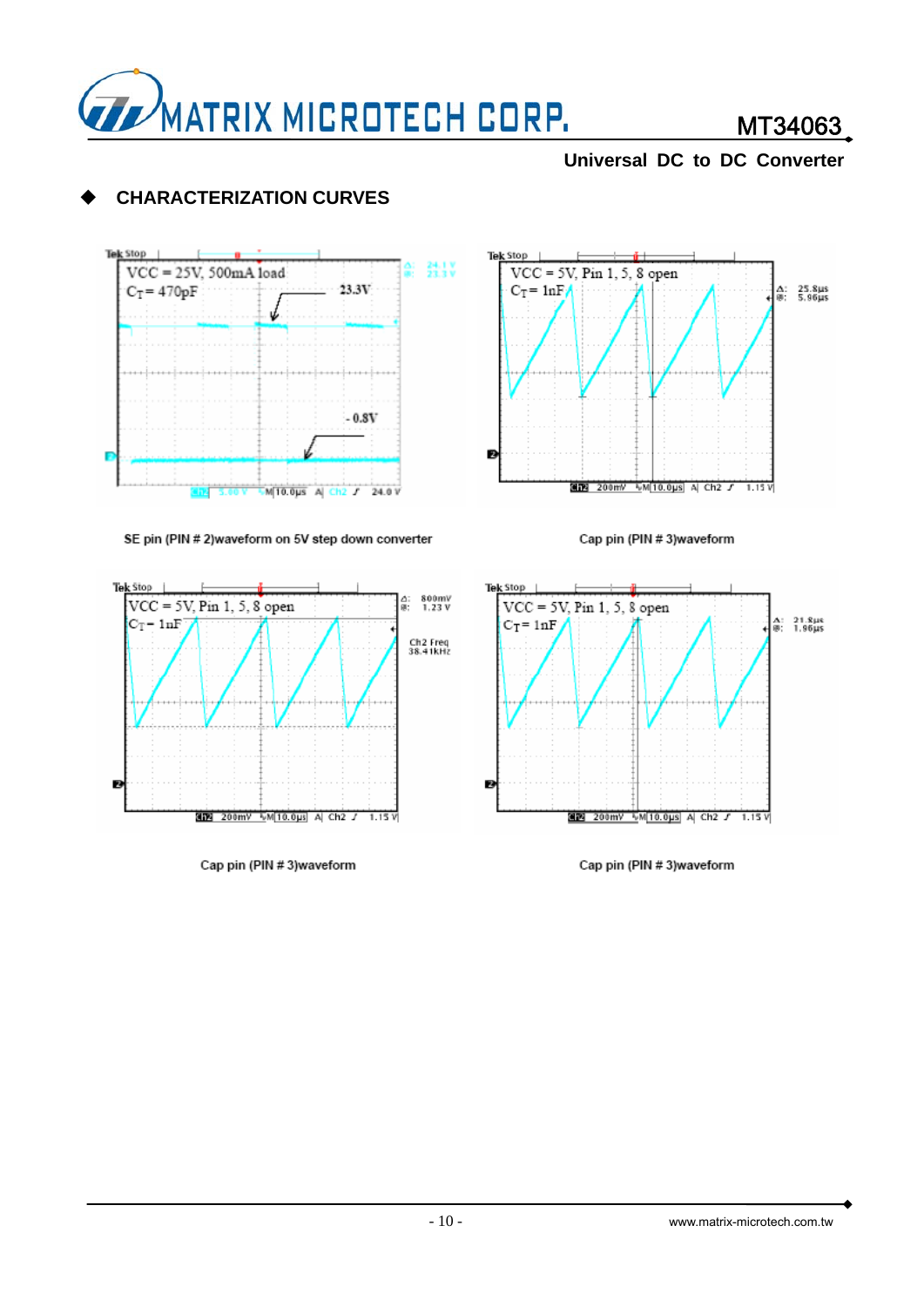

# MT34063

# **Universal DC to DC Converter**

# **PHYSICAL DIMENSIONS**

**8-Pin Plastic S.O.I.C. (M)**